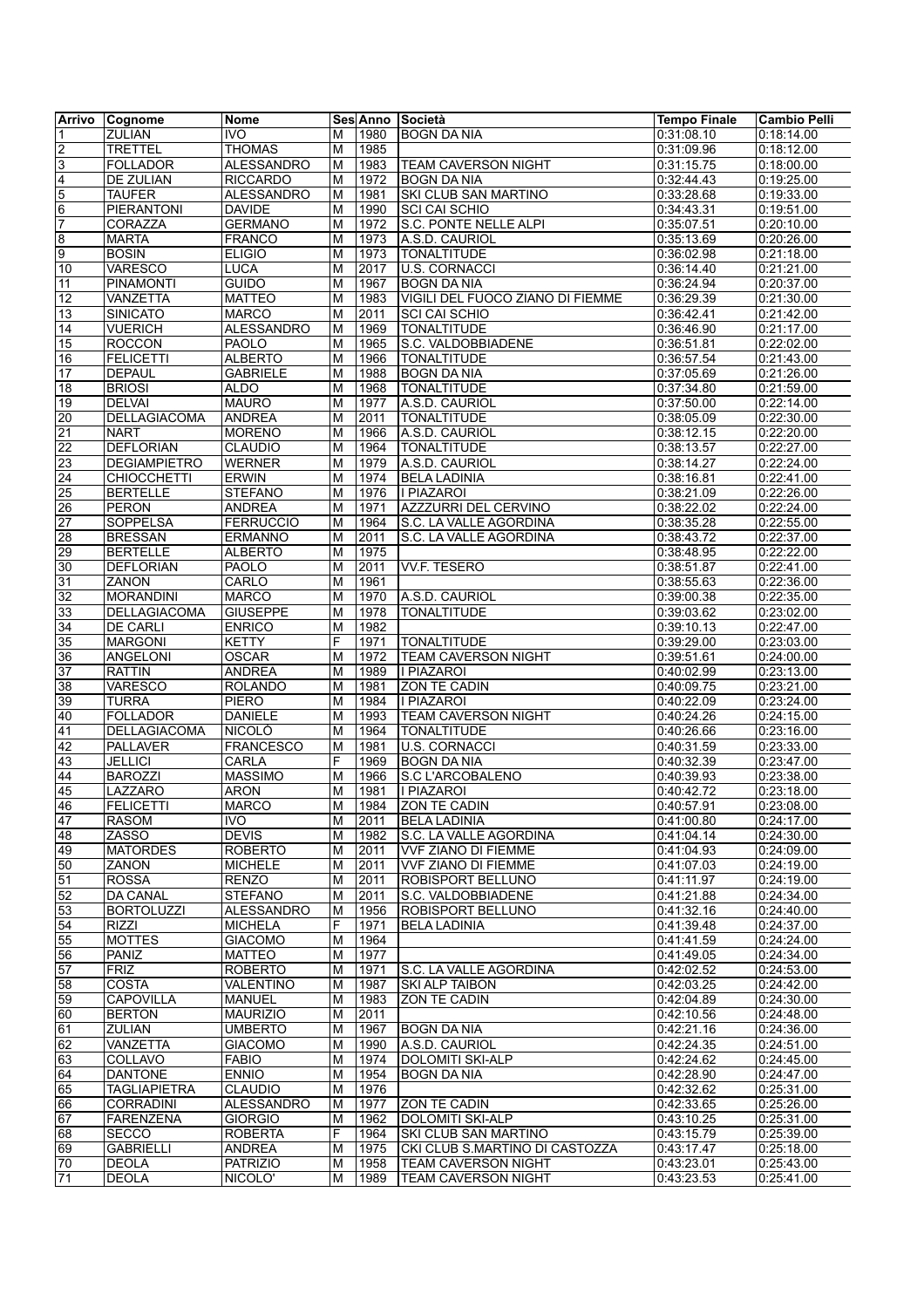| 72  | <b>BETTA</b>        | <b>STEFANO</b>    | M | 1963 | VIGILI DEL FUOCO CAVALESE       | 0:43:25.39 | 0:25:22.00 |
|-----|---------------------|-------------------|---|------|---------------------------------|------------|------------|
| 73  | <b>GABRIELLI</b>    | <b>FABIO</b>      | M | 1969 | <b>ZON TE CADIN</b>             | 0:43:32.00 |            |
|     | <b>FACCHINI</b>     | <b>DAVID</b>      | M | 1981 |                                 | 0:43:37.41 | 0:24:37.00 |
| 74  |                     |                   |   |      | <b>KSV TRIATHLON</b>            |            |            |
| 75  | <b>MENEGHEL</b>     | <b>DANIELE</b>    | M | 1987 | I PIAZAROI                      | 0:43:41.90 | 0:25:01.00 |
| 76  | CAMPEDEL            | <b>CRISTIAN</b>   | M | 1993 | <b>DOLOMITI SKI-ALP</b>         | 0:43:51.00 | 0:24:51.00 |
| 77  | <b>GUADAGNINI</b>   | <b>MARTINO</b>    | M | 2011 |                                 | 0:43:59.38 | 0:25:31.00 |
| 78  | MATTEI              | <b>SERGIO</b>     | M | 1959 | S.C. LA VALLE AGORDINA          | 0:44:01.71 | 0:25:27.00 |
| 79  | <b>PASQUALI</b>     | <b>CALISTO</b>    | M | 1954 | TEAM CAVERSON NIGHT             | 0:44:13.40 | 0:25:23.00 |
| 80  | <b>ZORZI</b>        | CARLO             | M | 1958 | VIGILI DEL FUOCO CAVALESE       | 0:44:21.07 | 0:25:23.00 |
|     | <b>MAGNABOSCO</b>   | <b>DAVIDE</b>     | M | 1970 | <b>SCI CAI SCHIO</b>            |            |            |
| 81  |                     |                   |   |      |                                 | 0:44:30.89 | 0:25:51.00 |
| 82  | <b>CHENET</b>       | <b>EMANUEL</b>    | M | 1978 |                                 | 0:44:38.58 | 0:25:42.00 |
| 83  | MARMOLADA           | <b>LUCA</b>       | M | 1972 | TEAM CAVERSON NIGHT             | 0:44:43.92 | 0:25:29.00 |
| 84  | <b>RASOM</b>        | <b>MAURIZIO</b>   | M | 1961 | <b>VVF VIGO DI FASSA</b>        | 0:44:54.28 | 0:26:41.00 |
| 85  | <b>DETOMAS</b>      | <b>NICOLA</b>     | M | 1987 | <b>BOGN DA NIA</b>              | 0:44:58.42 | 0:26:04.00 |
| 86  | <b>LOSEGO</b>       | <b>UMBERTO</b>    | M | 1963 |                                 | 0:45:21.69 | 0:26:03.00 |
| 87  | <b>FAVERO</b>       | <b>GIANLUCA</b>   | M | 1977 |                                 | 0:45:28.27 | 0:26:14.00 |
|     |                     | <b>MATTIA</b>     | M | 1986 |                                 |            |            |
| 88  | DE PAOLI            |                   |   |      | VIGILI DEL FUOCO BELLUNO        | 0:45:30.23 | 0:25:54.00 |
| 89  | <b>PIAZZI</b>       | <b>LUCA</b>       | M | 2011 | <b>VV.F. TESERO</b>             | 0:45:33.70 | 0:26:06.00 |
| 90  | <b>GIACOMUZZI</b>   | LORENZO           | M | 1969 | A.S.D. CAURIOL                  | 0:45:45.50 | 0:26:25.00 |
| 91  | <b>PINCINGHER</b>   | <b>SIMONE</b>     | M | 1985 | <b>VV.F. PERGINE</b>            | 0:45:51.92 | 0:25:57.00 |
| 92  | <b>DOLIANA</b>      | <b>LEONARDO</b>   | M | 2011 | <b>VV.F. TESERO</b>             | 0:45:57.27 | 0:26:58.00 |
| 93  | LOTT                | <b>MARIANO</b>    | M | 1962 | SKI CLUB SAN MARTINO            | 0:46:03.13 | 0:26:12.00 |
| 94  | LAUTON              | CORNELIO          | M | 2017 | <b>BOGN DA NIA</b>              | 0:46:03.85 | 0:26:47.00 |
| 95  | CAINELLI            | <b>CLAUDIO</b>    | M | 1967 | <b>S.C L'ARCOBALENO</b>         |            | 0:26:29.00 |
|     |                     |                   |   |      |                                 | 0:46:29.98 |            |
| 96  | <b>POLO</b>         | <b>TULLIO</b>     | M | 2011 | VVF ZIANO DI FIEMME             | 0:46:42.47 | 0:27:07.00 |
| 97  | <b>SBARDELLA</b>    | <b>VALERIO</b>    | M | 1986 | <b>LINEA VERTICALE</b>          | 0:46:55.54 | 0:26:48.00 |
| 98  | <b>ZANONI</b>       | <b>ALBERTO</b>    | M | 1974 | <b>VVF VIGO DI FASSA</b>        | 0:46:56.87 | 0:27:08.00 |
| 99  | <b>FRANCESCHI</b>   | <b>GIUSEPPE</b>   | M | 1951 | <b>TRIATHLON TRENTINO</b>       | 0:46:59.21 | 0:26:35.00 |
| 100 | <b>CHIOCCHETTI</b>  | CARLO             | M | 1970 | <b>BELA LADINIA</b>             | 0:47:05.69 | 0:27:57.00 |
| 101 | <b>GUARIENTO</b>    | <b>GIUSEPPE</b>   | M | 1950 | <b>VENEZIA RUNNERS</b>          | 0:47:07.03 | 0:27:29.00 |
| 102 | <b>SIEFF</b>        | <b>KEVIN</b>      | M | 2011 | <b>VVF ZIANO DI FIEMME</b>      | 0:47:13.92 | 0:27:31.00 |
|     |                     |                   |   |      |                                 |            |            |
| 103 | <b>SARTORI</b>      | <b>STEFANO</b>    | M | 1965 | <b>VV.F. PERGINE</b>            | 0:47:19.50 | 0:27:45.00 |
| 104 | <b>VIGNAZIA</b>     | <b>LUCA</b>       | M | 1974 | SC SKI COLLEGE VENETO           | 0:47:25.43 | 0:27:53.00 |
| 105 | <b>VARESCO</b>      | LUCIO             | M | 2011 | <b>VV.F. TESERO</b>             | 0:47:27.43 | 0:27:55.00 |
| 106 | <b>LORENZ</b>       | <b>VALERIO</b>    | M | 1961 | <b>VVF VIGO DI FASSA</b>        | 0:47:34.76 | 0:28:23.00 |
| 107 | SOMMARIVA           | <b>CRISTIAN</b>   | M | 2011 |                                 | 0:47:48.16 | 0:27:48.00 |
| 108 | <b>MARIOTTI</b>     | <b>FABIO</b>      | M | 1960 |                                 | 0:47:50.33 | 0:27:11.00 |
| 109 | <b>PETERLE</b>      | <b>OMAR</b>       | M | 1975 | <b>SCI CLUB TAMBRE</b>          | 0:47:52.71 | 0:27:38.00 |
|     | DE SILVESTRO        | <b>MAURO</b>      | M | 1969 | <b>ARETE CLUB</b>               | 0:48:00.69 | 0:27:52.00 |
| 110 |                     |                   |   |      |                                 |            |            |
| 111 | <b>FENTI</b>        | <b>FABIO</b>      | M | 1963 | S.C. LA VALLE AGORDINA          | 0:48:02.87 | 0:28:20.00 |
| 112 | <b>DE FRANCESCH</b> | <b>NADA</b>       | F | 1971 | <b>DOLOMITI SKI-ALP</b>         | 0:48:11.80 | 0:27:03.00 |
| 113 | <b>MICHELUZZI</b>   | <b>OTTAVIO</b>    | M | 1956 | <b>TEAM CAVERSON NIGHT</b>      | 0:48:22.29 | 0:28:18.00 |
| 114 | <b>DECIMA</b>       | <b>SIMONE</b>     | M | 1987 | <b>SKI ALP TAIBON</b>           | 0:48:31.87 | 0:29:04.00 |
| 115 | <b>FRIZ</b>         | <b>DANIELE</b>    | M | 1973 | S.C. LA VALLE AGORDINA          | 0:48:33.52 | 0:28:31.00 |
| 116 | <b>CESCATO</b>      | <b>DENNIS</b>     | M | 2011 | I PIAZAROI                      | 0:49:00.82 | 0:26:57.00 |
| 117 | <b>FANNA</b>        | <b>PAOLO</b>      | M | 1975 | <b>VIGILI DEL FUOCO BELLUNO</b> | 0:49:21.91 | 0:28:25.00 |
| 118 | BERNARD             | <b>FABIO</b>      | M | 1960 | <b>VVF VIGO DI FASSA</b>        | 0:49:42.01 | 0:29:30.00 |
|     |                     |                   |   |      |                                 |            |            |
| 119 | <b>MONSORNO</b>     | <b>FEDERICO</b>   | M | 1962 | VIGILI DEL FUOCO CAVALESE       | 0:49:45.35 | 0:29:01.00 |
| 120 | JELLICI             | <b>GIULIANO</b>   | M | 1942 | <b>U.S. CORNACCI</b>            | 0:49:59.83 | 0:28:59.00 |
| 121 | <b>TOFFOLI</b>      | <b>GABRIELE</b>   | M | 1976 | S.C. LA VALLE AGORDINA          | 0:50:01.93 | 0:28:14.00 |
| 122 | <b>FINAZZER</b>     | OSVALDO           | M | 1954 | <b>BOGN DA NIA</b>              | 0:50:06.52 | 0:28:50.00 |
| 123 | <b>DEFLORIAN</b>    | <b>SILVANO</b>    | M | 2011 | VVF ZIANO DI FIEMME             | 0:50:08.96 | 0:29:49.00 |
| 124 | MAZZEL              | <b>MANUEL</b>     | M | 1989 | <b>VVF VIGO DI FASSA</b>        | 0:50:16.79 | 0:29:47.00 |
| 125 | <b>PERUT</b>        | <b>DARIO</b>      | M | 1966 | PIRAMIDI DI SEGONZANO           | 0:50:21.25 | 0:29:25.00 |
|     |                     |                   |   |      |                                 |            |            |
| 126 | <b>MAIER</b>        | <b>WERNER</b>     | M | 1969 | <b>KSV TRIATHLON</b>            | 0:50:31.38 | 0:28:11.00 |
| 127 | <b>POSSAMAI</b>     | <b>RENZO</b>      | M | 1964 | VIGILI DEL FUOCO BELLUNO        | 0:50:35.35 | 0:29:03.00 |
| 128 | <b>ZORZI</b>        | <b>JADER</b>      | M | 2011 | <b>VVF ZIANO DI FIEMME</b>      | 0:50:51.73 | 0:29:18.00 |
| 129 | <b>BRIGADOI</b>     | <b>CRISTIAN</b>   | M | 2011 | <b>VVF ZIANO DI FIEMME</b>      | 0:50:54.67 | 0:30:25.00 |
| 130 | <b>MORANDINI</b>    | <b>GIANNI</b>     | M | 1982 |                                 | 0:51:01.84 | 0:29:37.00 |
| 131 | <b>RECCHIA</b>      | <b>DANIELE</b>    | M | 1973 |                                 | 0:51:08.96 | 0:29:38.00 |
| 132 | VARESCO             | <b>RUGGERO</b>    | M | 2011 | <b>VV.F. TESERO</b>             | 0:51:10.79 | 0:29:22.00 |
|     |                     | <b>LUCA</b>       | M |      |                                 |            |            |
| 133 | <b>SERAFINI</b>     |                   |   | 1978 | ANKA MACHA SKI TEAM             | 0:51:13.29 | 0:29:00.00 |
| 134 | <b>CHIOCCHETTI</b>  | <b>BARBARA</b>    | F | 1969 | <b>TONALTITUDE</b>              | 0:51:27.71 | 0:29:53.00 |
| 135 | <b>LOSSO</b>        | <b>RENÈ</b>       | M | 1970 |                                 | 0:51:46.36 | 0:30:24.00 |
| 136 | <b>DE FAVERI</b>    | <b>ANDREA</b>     | M | 1968 | <b>TONALTITUDE</b>              | 0:51:47.28 | 0:30:42.00 |
| 137 | <b>SCARIAN</b>      | <b>ANNA</b>       | F | 1972 | U.S. CORNACCI                   | 0:51:48.95 | 0:30:07.00 |
| 138 | <b>MAZERBO</b>      | <b>WALTER</b>     | M | 1961 | <b>GST VILLAZZANO</b>           | 0:52:11.66 | 0:29:15.00 |
| 139 | <b>MILANI</b>       | <b>MARZIO</b>     | M | 1973 | <b>SCI CLUB FALCADE</b>         | 0:52:13.21 | 0:30:05.00 |
| 140 | <b>PIVA</b>         | <b>MATTIA</b>     | M | 1989 | <b>VV.F. PERGINE</b>            | 0:52:22.82 | 0:29:38.00 |
|     |                     |                   |   |      |                                 |            |            |
| 141 | <b>SARTORI</b>      | <b>ROBERTO</b>    | M | 1973 | S.C. LA VALLE AGORDINA          | 0:52:25.38 | 0:31:01.00 |
| 142 | <b>GUADAGNINI</b>   | <b>ALESSANDRO</b> | M | 1964 | <b>TONALTITUDE</b>              | 0:52:49.37 | 0:30:46.00 |
| 143 | DE BASTIANI         | <b>ALEX</b>       | M | 1985 |                                 | 0:52:56.14 | 0:29:57.00 |
|     |                     |                   |   |      |                                 |            |            |